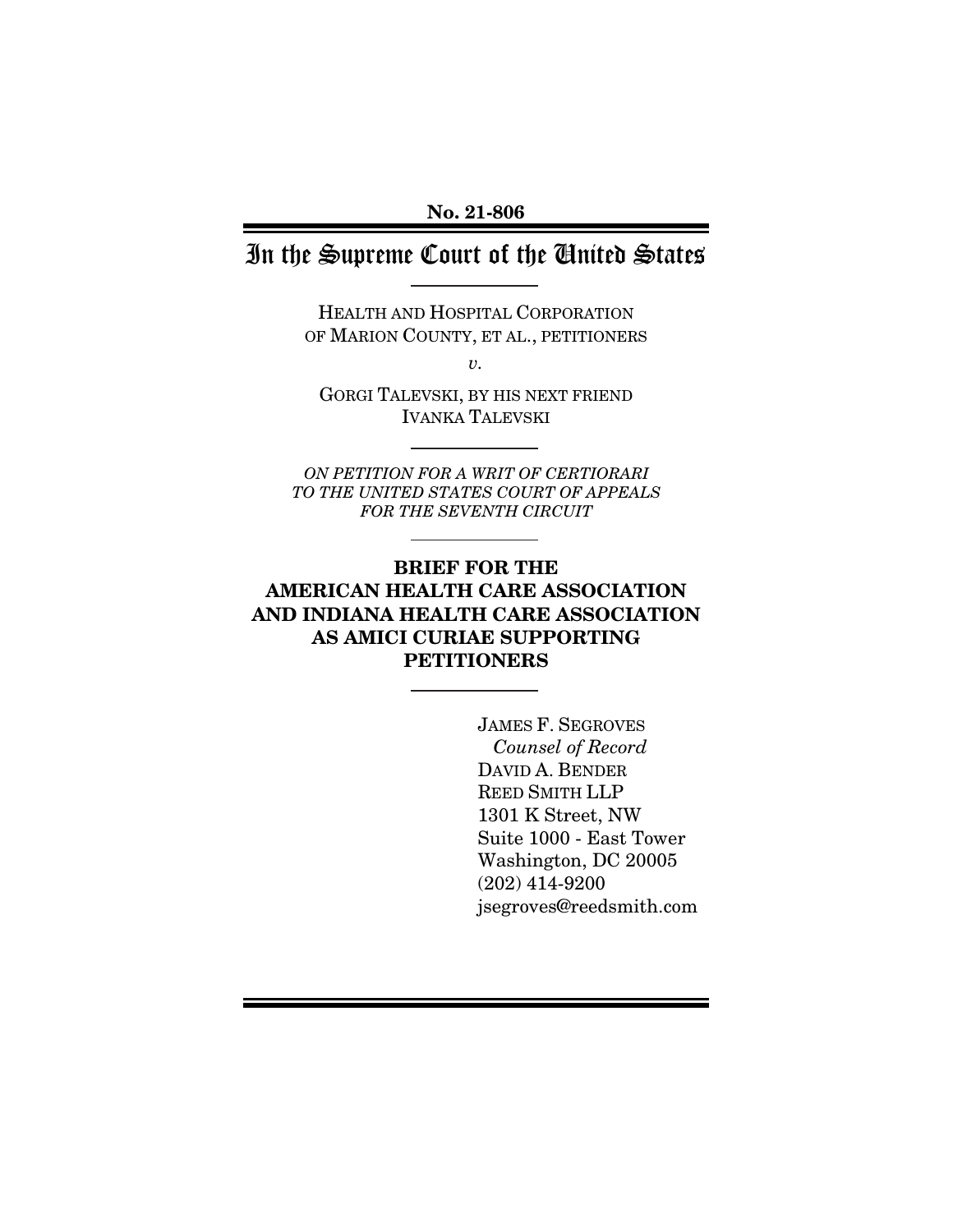## **TABLE OF CONTENTS**

| Page                                                                                                                                                                                                                                                 |
|------------------------------------------------------------------------------------------------------------------------------------------------------------------------------------------------------------------------------------------------------|
| INTEREST OF AMICI CURIAE 1                                                                                                                                                                                                                           |
|                                                                                                                                                                                                                                                      |
|                                                                                                                                                                                                                                                      |
| I. THE SEVENTH CIRCUIT'S JUDGMENT RESTS<br>ON A MISUNDERSTANDING OF CONGRESSIONAL<br>INTENT, THE NET RESULT OF WHICH IS THAT<br>PUBLIC ACTORS ARE SINGLED OUT FOR<br>A. Public Actors Make Up a Small Portion<br>of Medicare and Medicaid Providers6 |
| <b>B.</b> No Evidence Exists That Congress<br>Intended to Single Out Public Actors for<br>Disfavored Treatment by Enacting OBRA8                                                                                                                     |
| <b>II. FURTHER PERCOLATION IS UNWARRANTED</b>                                                                                                                                                                                                        |
|                                                                                                                                                                                                                                                      |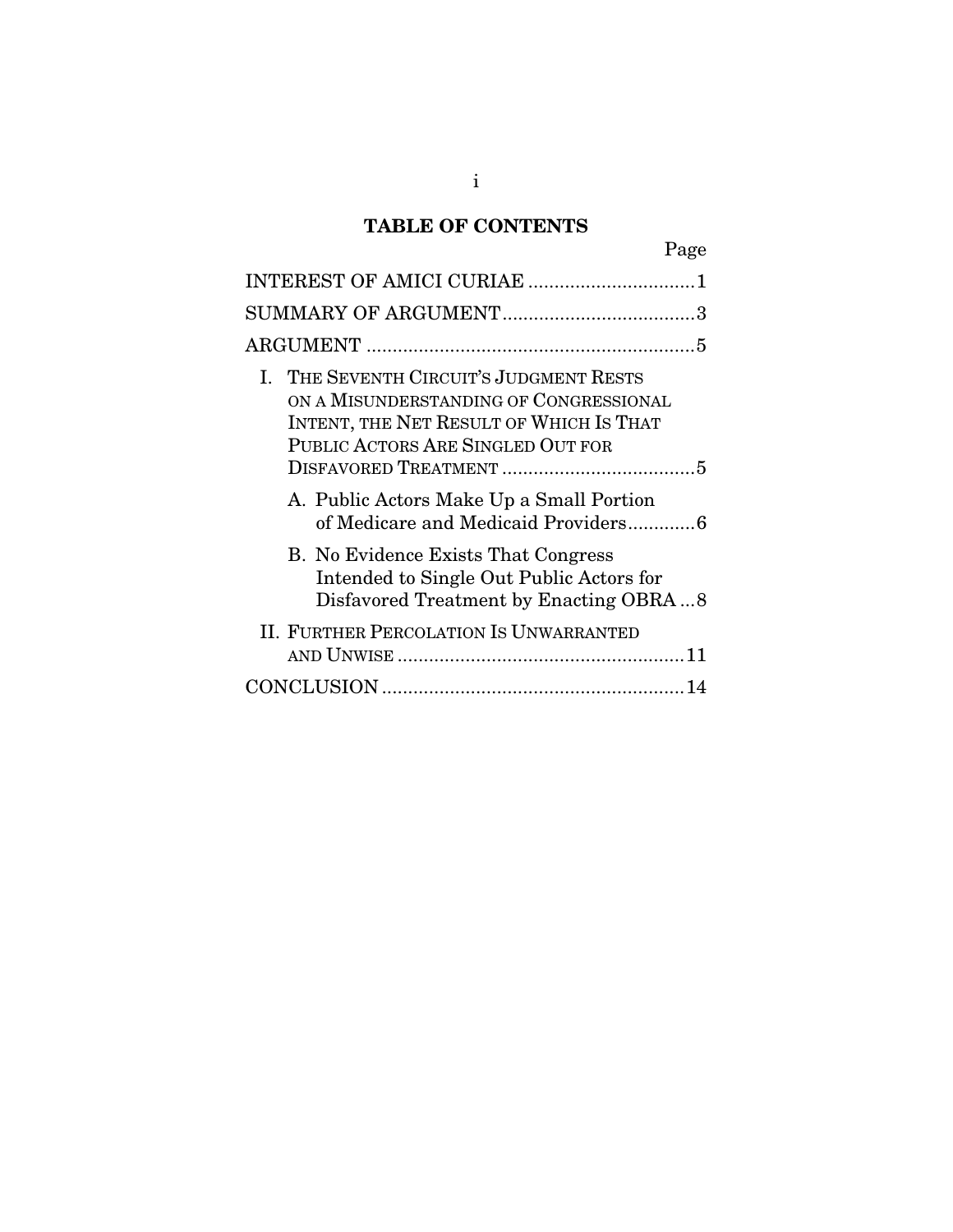## **TABLE OF AUTHORITIES**

Cases:

Page

| Anderson v. Ghaly,<br>930 F.3d 1066 (9th Cir. 2019)12                                                                          |
|--------------------------------------------------------------------------------------------------------------------------------|
| Armstrong v. Exceptional Child Ctr., Inc.,                                                                                     |
| Azar v. Allina Health Servs.,                                                                                                  |
| Beaty v. Delaware County,<br>No. 2:21-cv-01617, 2021 U.S. Dist.<br>LEXIS 169553 (E.D. Pa. Aug. 5, 2021) 13                     |
| Blessing v. Freestone,                                                                                                         |
| <i>Estate of Maglioli v. Alliance HC Holdings</i><br>LLC, 16 F.4th 393 (3d Cir. 2021) 13                                       |
| Gee v. Planned Parenthood of Gulf Coast, Inc.,                                                                                 |
| Gonzaga Univ. v. Doe,                                                                                                          |
| Grammer v. John J. Kane Reg'l Ctrs.-Glen<br>Hazel, 570 F.3d 520 (3d Cir. 2009),<br>cert. denied, 559 U.S. 939 (2010)10, 12, 13 |
| N.Y. State Citizens' Coal. for Children v. Poole,                                                                              |
| Pennhurst State Sch. & Hosp. v. Halderman,                                                                                     |
| Rancho Palos Verdes v. Abrams,                                                                                                 |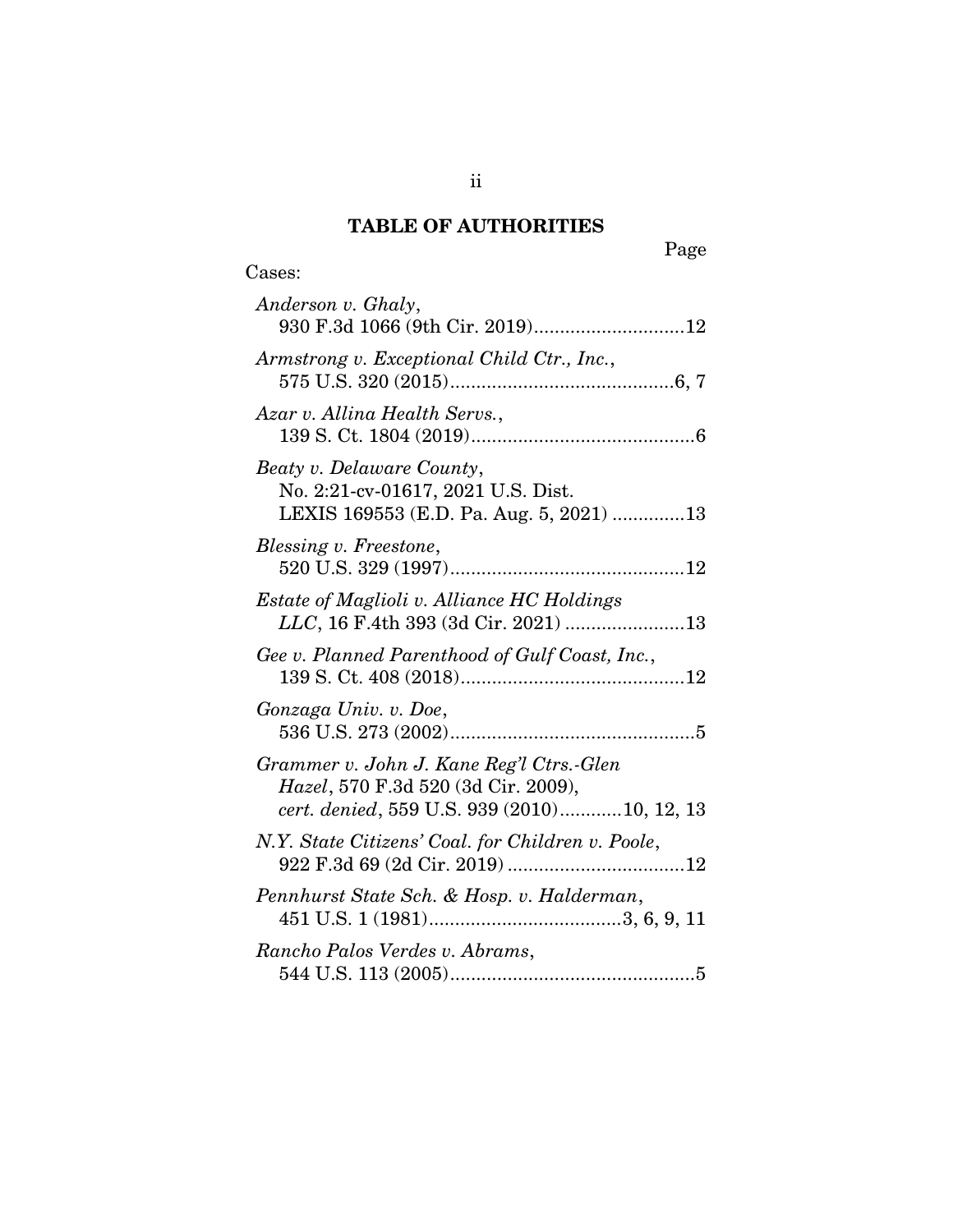| Statutes:<br>Page                                                                                                                                                 |
|-------------------------------------------------------------------------------------------------------------------------------------------------------------------|
|                                                                                                                                                                   |
|                                                                                                                                                                   |
|                                                                                                                                                                   |
|                                                                                                                                                                   |
|                                                                                                                                                                   |
|                                                                                                                                                                   |
|                                                                                                                                                                   |
|                                                                                                                                                                   |
|                                                                                                                                                                   |
| Omnibus Budget Reconciliation Act of 1987,<br>Pub. L. No. 100-203, 101 Stat. 1330 passim                                                                          |
| <b>Other Authorities:</b>                                                                                                                                         |
|                                                                                                                                                                   |
| Ctrs. for Medicare & Medicaid Servs., Nursing<br><i>Facilities,</i><br>https://www.medicaid.gov/medicaid/long-term-<br>services-supports/institutional-long-term- |
|                                                                                                                                                                   |
| Medicare and Medicaid Programs; COVID-19<br>Vaccine Requirements for Long-Term Care<br>Facilities, 86 Fed. Reg. 26,306                                            |
| Medicare Program; FY 2022 Hospice Wage<br>Index and Payment Rate Update,<br>86 Fed. Reg. 42,528 (Aug. 4, 2021)7                                                   |

iii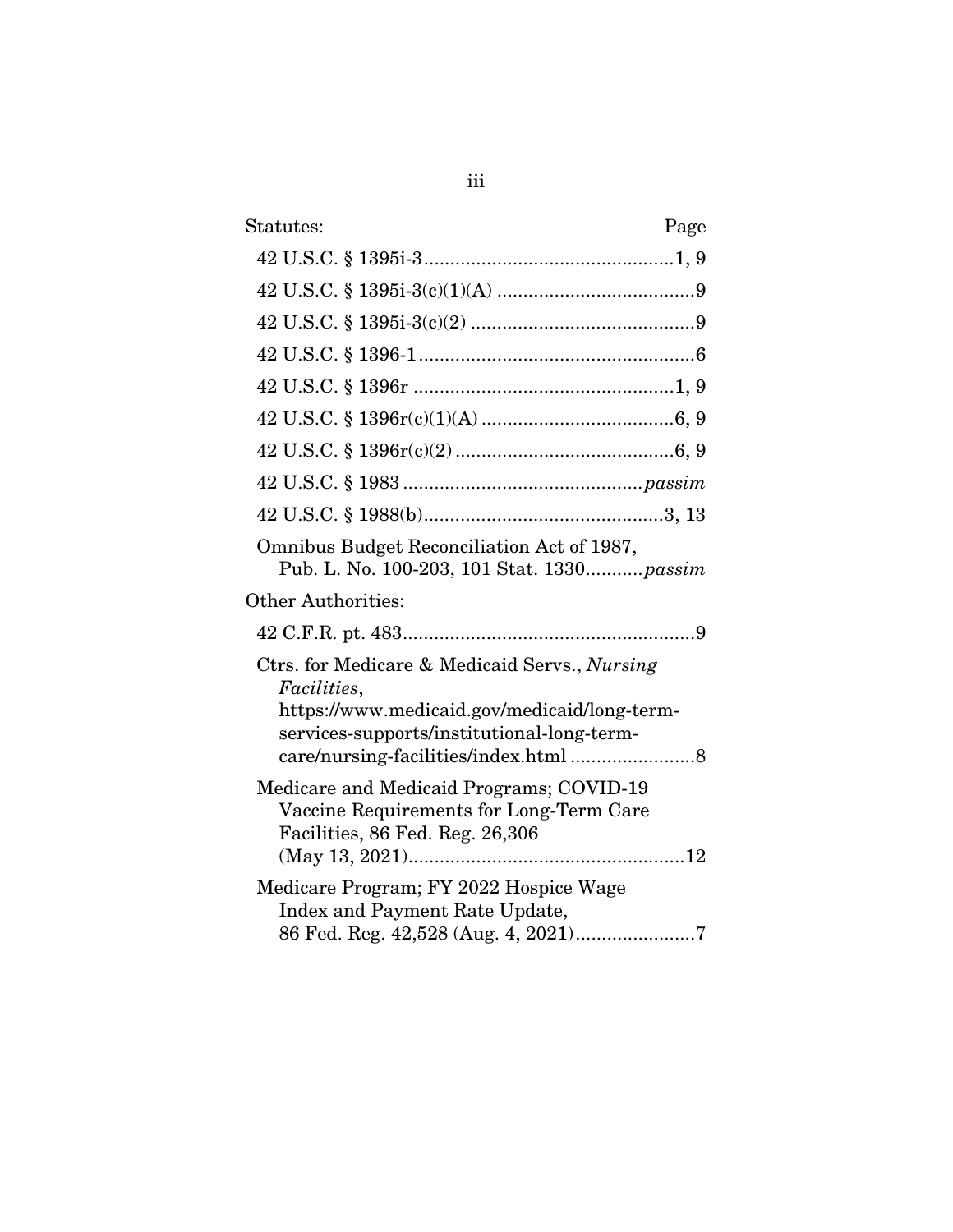| Other Authorities—Continued:                                                                                                                                                       | Page |
|------------------------------------------------------------------------------------------------------------------------------------------------------------------------------------|------|
| Medicare Program; FY 2022 Inpatient<br><b>Psychiatric Facilities Prospective Payment</b>                                                                                           |      |
| Medicare Program; Hospital Inpatient<br><b>Prospective Payment Systems for Acute Care</b><br>Hospitals and the Long-Term Care Hospital<br>Prospective Payment System, 86 Fed. Reg. |      |
| Medicare Program; Inpatient Rehabilitation<br><b>Facility Prospective Payment System for</b><br>Federal Fiscal Year 2022, 86 Fed. Reg.                                             |      |
| Medicare Program; Prospective Payment System<br>and Consolidated Billing for Skilled Nursing<br>Facilities, 86 Fed. Reg. 42,424 (Aug. 4, 2021)7                                    |      |

iv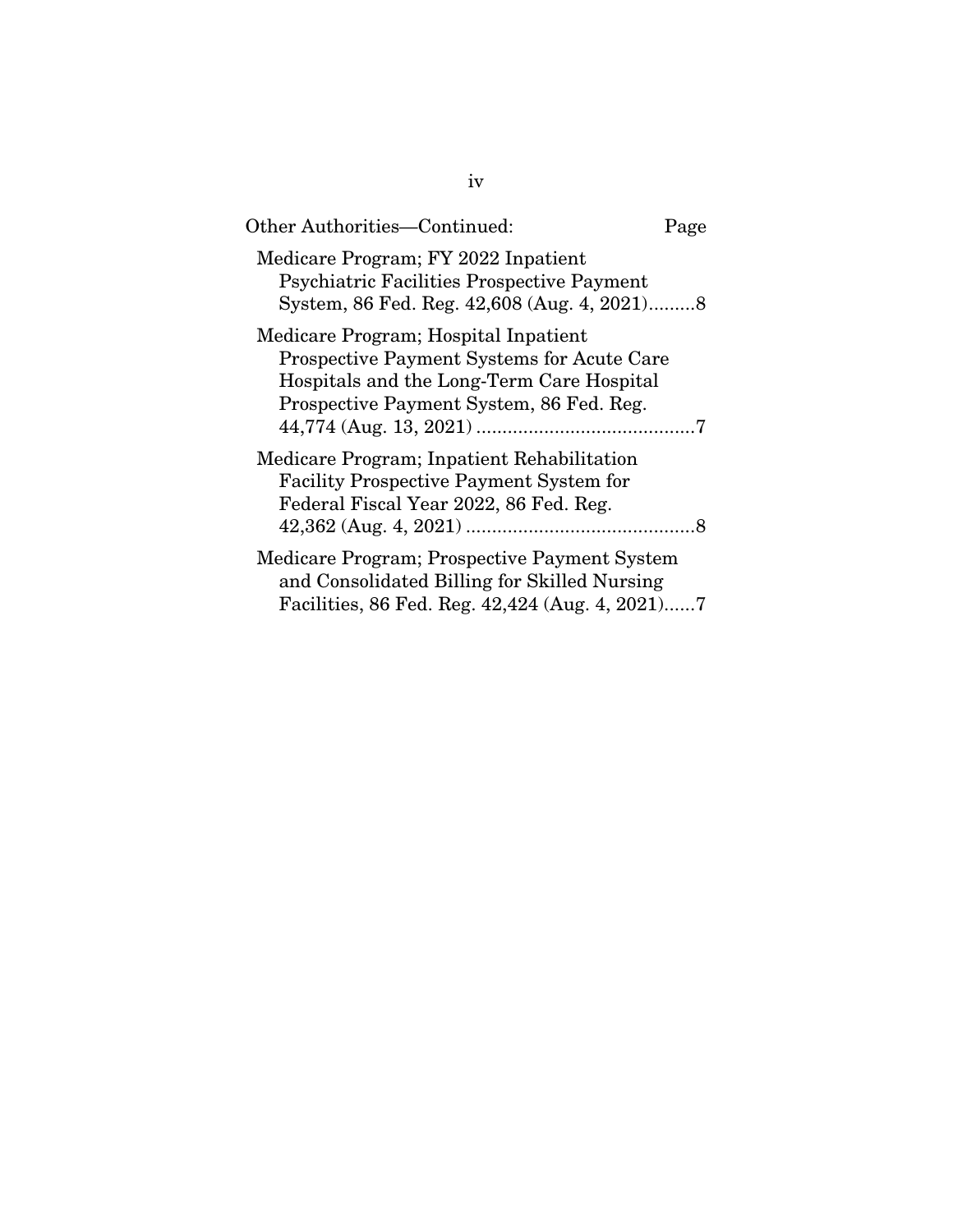#### **INTEREST OF AMICI CURIAE**

The American Health Care Association (AHCA) serves as the national representative of more than 14,000 facilities dedicated to improving the lives of more than 1.5 million Americans who live in Medicare-participating skilled nursing facilities (SNFs), Medicaid-participating nursing facilities (NFs), assisted living communities, and other settings throughout the United States. One way in which AHCA promotes the interests of its members is by participating as an amicus curiae in cases such as this one, which presents important legal questions related to the federal statutory scheme governing SNFs/NFs' participation in the Medicare and Medicaid programs. Importantly, Congress enacted that statutory scheme using Spending Clause legislation: the Omnibus Budget Reconciliation Act of 1987 (OBRA), Pub. L. No. 100-203, §§ 4201(a)(3), 4211(a)(3), 101 Stat. 1330, 1330-160, 1330-182 (codified at 42 U.S.C. §§ 1395i-3, 1396r).\*

The Indiana Health Care Association (InHCA) is a trade association whose members provide long-term care services and supports to more than 28,000 of Indiana's geriatric, developmentally disabled, and other citizens. InHCA is Indiana's largest trade association and advocate representing proprietary, not-for-profit,

<sup>\*</sup> No counsel for a party authored this brief in whole or in part, and no person other than the amici curiae, their members, or their counsel made a monetary contribution intended to fund the preparation or submission of this brief. Counsel of record for petitioners and respondent received notice of the amici's intent to file this brief more than ten days before the due date. Counsel of record for petitioners and respondent have provided written consent to the filing of this brief.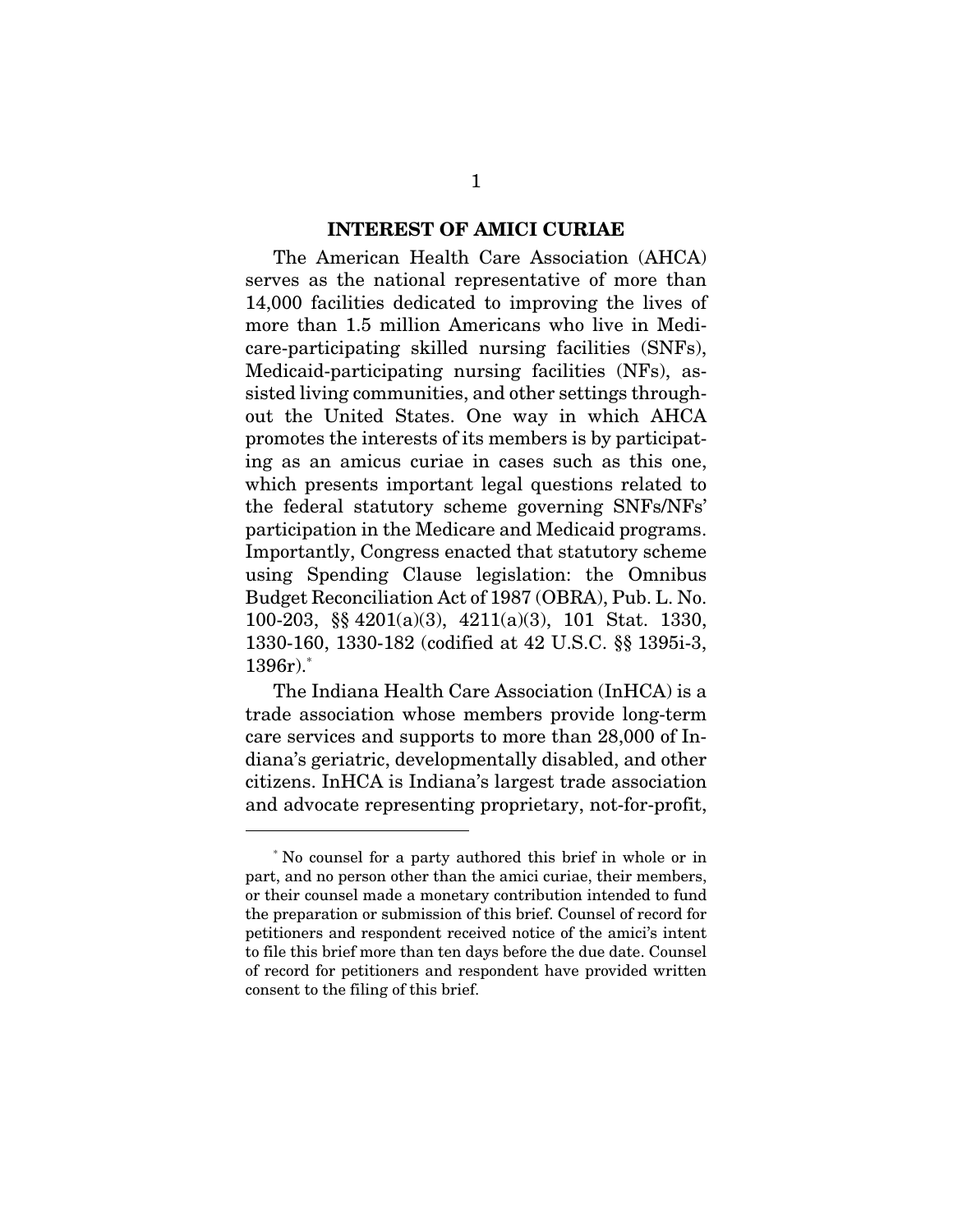and hospital-based SNFs/NFs; assisted living communities; and independent living facilities. InHCA's more than 480 member-facilities provide over 10 million patient days of care per year. The majority of patients served by InHCA member-facilities are Medicare or Medicaid beneficiaries.

AHCA, InHCA, and their respective members have a substantial interest in the legal questions presented in this case. In reversing a district court's judgment to the contrary, the United States Court of Appeals for the Seventh Circuit held that certain Medicaid provisions enacted by OBRA create federal "rights" that can be privately enforced against NFs that are owned or operated by state or local governments, using damages suits under 42 U.S.C. § 1983. Pet. App. 3a; see also 42 U.S.C. § 1983 (providing that "[e]very person who, under color of any statute, ordinance, regulation, custom, or usage, of any State . . . subjects . . . any citizen of the United States or other person within the jurisdiction thereof to the deprivation of any rights  $\dots$ secured by the Constitution and laws, shall be liable to the party injured in an action at law") (emphasis added).

The petition for a writ of certiorari explains why this case provides an excellent vehicle for the Court to squarely decide an important federal question on which several Members of the Court have long expressed interest: namely, whether Spending Clause legislation can create "rights" that are privately enforceable under § 1983. Rather than burden the Court by regurgitating petitioners' arguments, the amici wish to emphasize additional reasons why the Court should grant plenary review.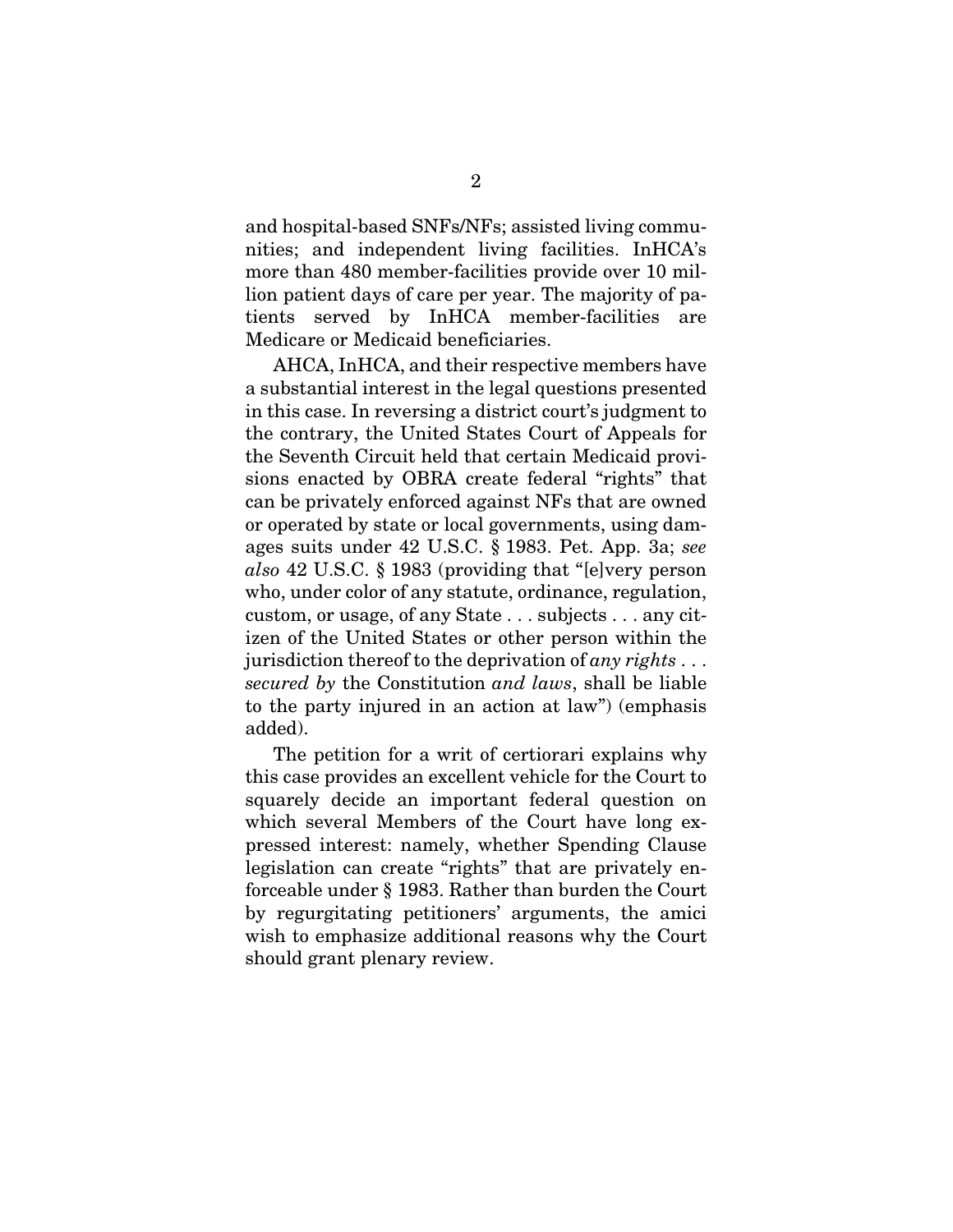#### **SUMMARY OF ARGUMENT**

I. The Seventh Circuit's judgment rests on a misunderstanding of congressional intent that, contrary to this Court's opinion in Pennhurst State School & Hospital v. Halderman, 451 U.S. 1 (1981), fails to take into account the complete breadth of the statutory changes enacted by OBRA. That Spending Clause legislation made nearly identical changes to the Medicare and Medicaid Acts, applying the same standards regardless of whether the facility participating in those programs is a private actor (as most are) or a public actor. What OBRA did not do, however, was include an express private right of action in either the Medicare or Medicaid Acts. And courts have overwhelmingly (and correctly) held that OBRA's amendments to the Medicare and Medicaid Acts did not create an implied private right of action.

The net result of all of this is that following the Seventh Circuit's judgment, public actors that own or operate SNFs/NFs are subject to damages suits under 42 U.S.C. § 1983 and related claims for attorney's fees under 42 U.S.C. § 1988(b) based on alleged violations of OBRA. Meanwhile, similarly situated private actors are not subject to such damages litigation because OBRA's amendments to the Medicare and Medicaid Acts did not include an express or implied private right of action.

Had Congress truly intended such disparate treatment of similarly situated participants in two government programs—whereby public participants in both programs are subject to greater litigation risk than their private counterparts for allegedly violating the same participation requirements—surely Congress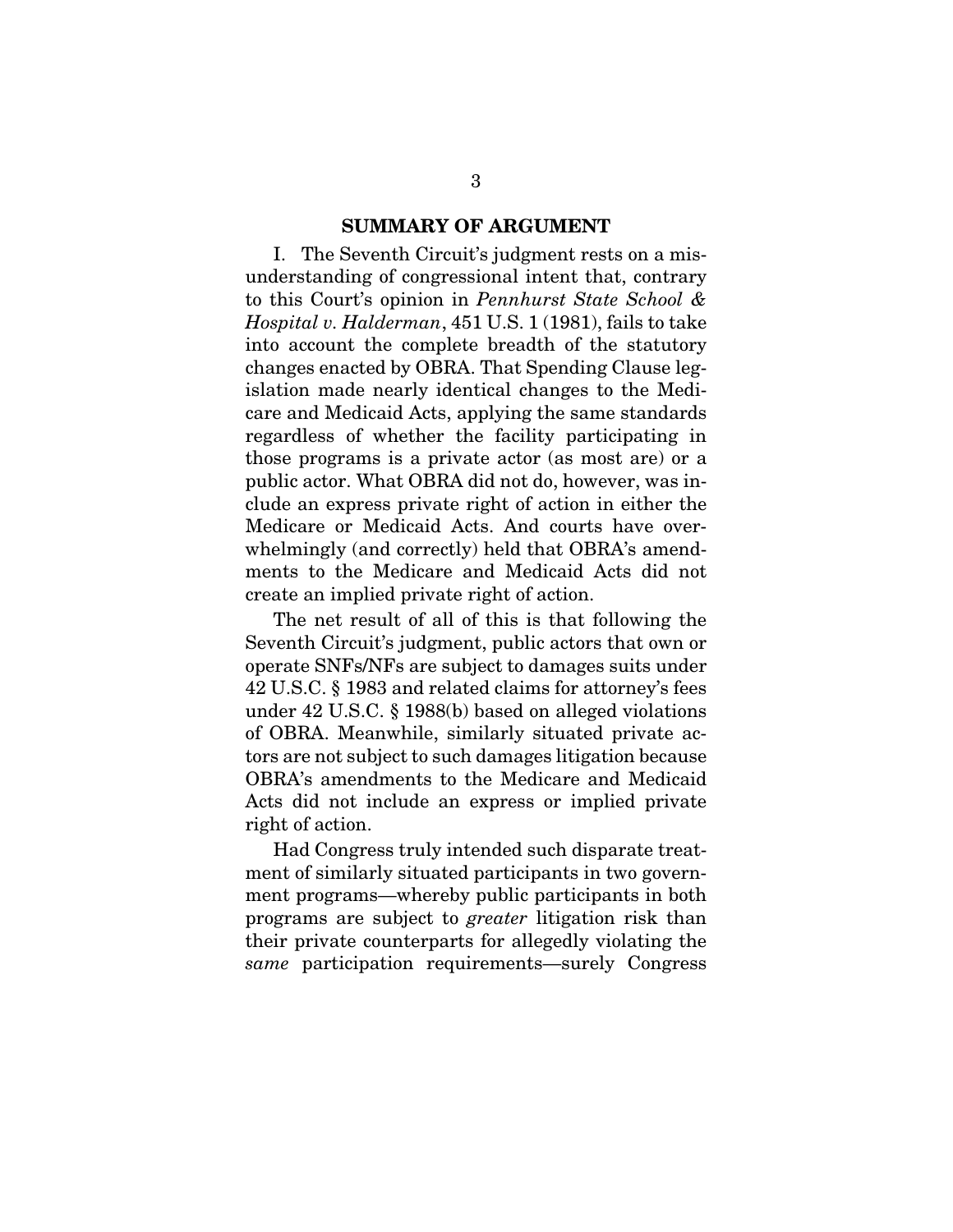would have said so using unambiguous statutory language given how anomalous such a scheme would be in our federalist system of government. Congress included no such language in OBRA. In the absence of such clear and unambiguous statutory language, the Court should not ascribe to Congress an illogical intent to single out public actors for disfavored treatment by subjecting them and only them to damages suits seeking millions of dollars for alleged violations of Medicare and Medicaid participation requirements.

II. Further percolation of the questions presented is both unwarranted and unwise. In reversing the district court's judgment and rejecting the conclusion reached by several other district judges, the Seventh Circuit followed the mistake made by a divided Third Circuit panel over a decade ago that has since been repeated by the Ninth Circuit. As several Members of this Court have explained, only this Court can provide the clarity needed by plaintiffs and defendants alike regarding the application of § 1983 in the context of Spending Clause statutes. Such clarity is especially necessary in the specific context at issue here, as public actors throughout the United States face a potential wave of costly and time-consuming § 1983 litigation resulting from the COVID-19 pandemic. The Court should take this opportunity to provide the necessary clarity in this case, where all the parties are already represented by capable counsel.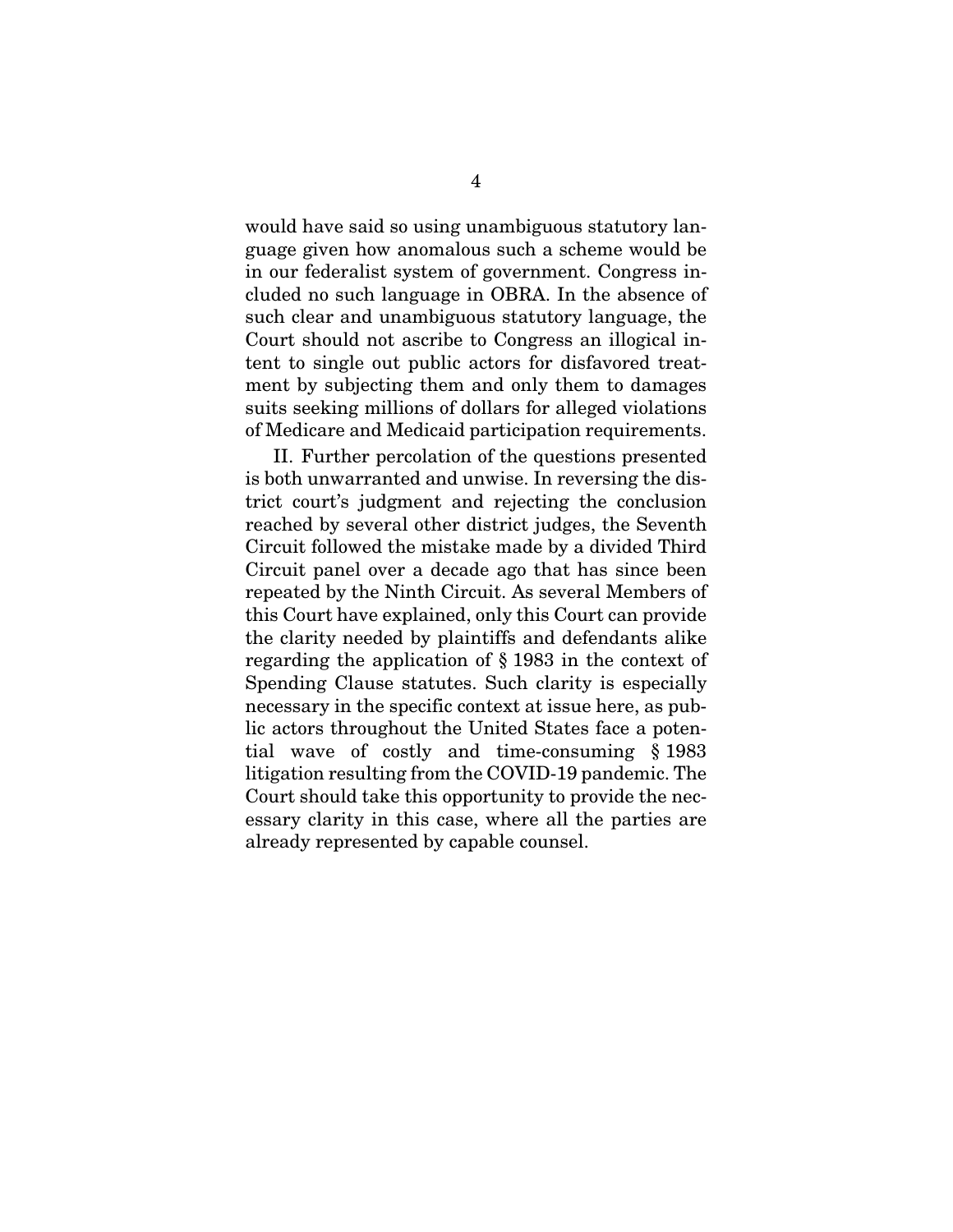#### **ARGUMENT**

**I. THE SEVENTH CIRCUIT'S JUDGMENT RESTS ON A MISUNDERSTANDING OF CONGRESSIONAL INTENT, THE NET RESULT OF WHICH IS THAT PUBLIC AC-TORS ARE SINGLED OUT FOR DISFAVORED TREAT-MENT**

This Court has emphasized that § 1983 "does not provide an avenue for relief every time a state actor violates a federal law." Rancho Palos Verdes v. Abrams, 544 U.S. 113, 119 (2005). Instead, the Court requires nothing "short of an unambiguously conferred right to support a cause of action brought under § 1983." Gonzaga Univ. v. Doe, 536 U.S. 273, 283 (2002). "[W]here the text and structure of a statute provide no indication that Congress intends to create new individual rights," the Court has explained, "there is no basis for a private suit, whether under § 1983 or under an implied right of action." Id. at 286; see also id. at 291 (Breyer, J., concurring in judgment) ("The ultimate question, in respect to whether private individuals may bring a lawsuit to enforce a federal statute, through 42 U.S.C. § 1983 or otherwise, is a question of congressional intent.").

Even if a plaintiff demonstrates that a federal statute establishes a "right," such a showing creates "only a rebuttable presumption that the right is enforceable under § 1983." Rancho Palos Verdes, 544 U.S. at 120 (internal quotation marks and citation omitted). The defendant "may defeat this presumption by demonstrating that Congress did not intend that remedy for a newly created right." Id. "The crucial consideration is what Congress intended." Id. (internal quotation marks and citation omitted).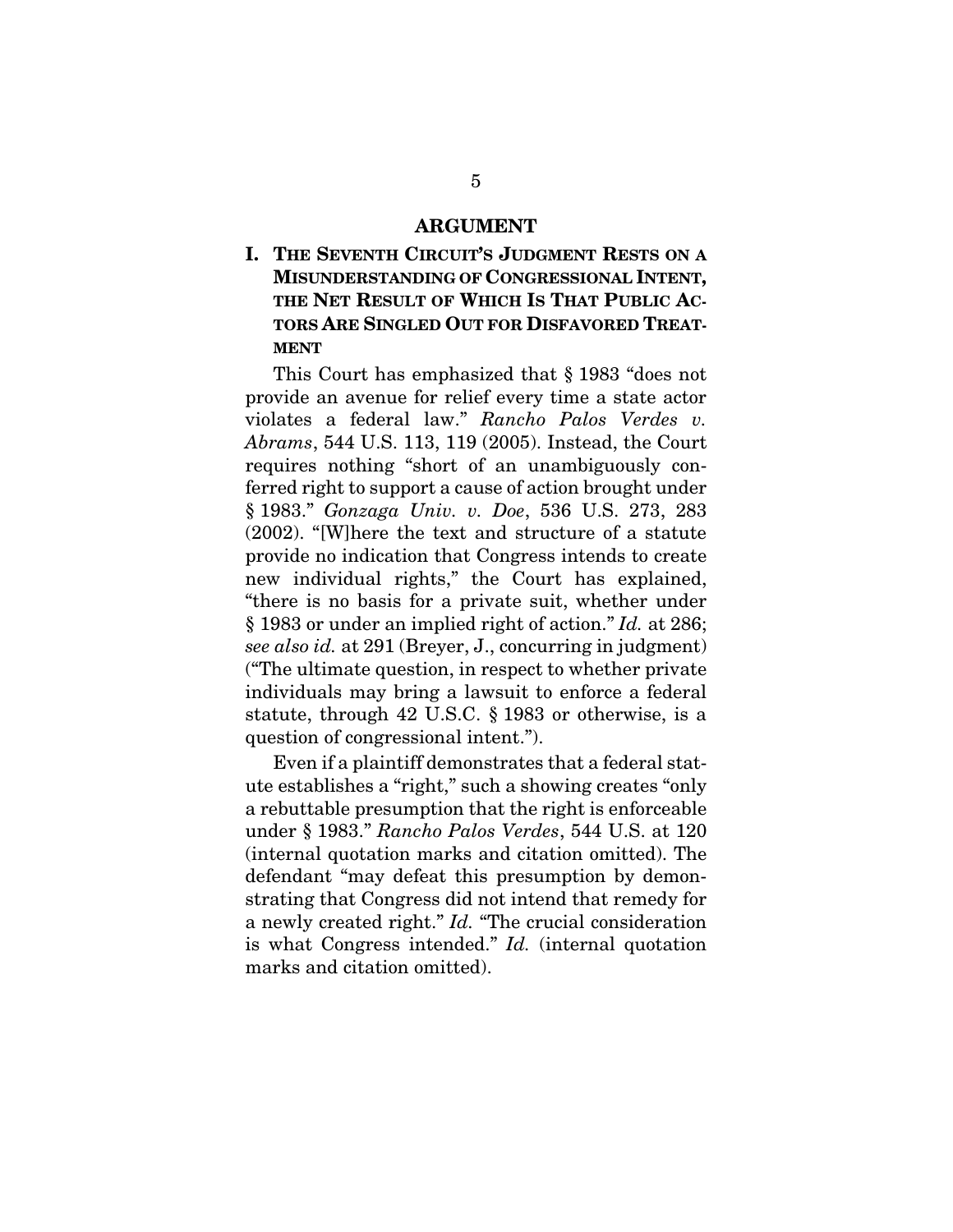The Seventh Circuit here relied heavily on the use of the words "rights" and "right" as they appear in certain Medicaid Act provisions enacted by OBRA. See Pet. App. 9a–10a (citing 42 U.S.C. § 1396r(c)(1)(A), (2)). But as this Court explained long ago in rejecting similar reliance on Congress's use of the word "right," "[i]n expounding a statute, [the Court] must not be guided by a single sentence or member of a sentence, but look to the provisions of the whole law, and to its object and policy." Pennhurst, 451 U.S. at 18 (internal quotation marks and citation omitted). And an examination of the whole law at issue here demonstrates that Congress did not intend to disfavor state and local actors by subjecting them—but not their privateactor counterparts—to damages suits for violating Medicare and Medicaid conditions of participation.

#### **A. Public Actors Make Up a Small Portion of Medicare and Medicaid Providers**

Medicare, which is funded entirely by the Federal Government, "stands as the largest federal program after Social Security. It spends about \$700 billion annually to provide health insurance for nearly 60 million aged or disabled Americans, nearly one fifth of the Nation's population." Azar v. Allina Health Servs., 139 S. Ct. 1804, 1808 (2019). Medicaid, in contrast, "is a federal program that subsidizes the States' provision of medical services to 'families with dependent children and of aged, blind, or disabled individuals, whose income and resources are insufficient to meet the costs of necessary medical services.'" Armstrong v. Exceptional Child Ctr., Inc., 575 U.S. 320, 323 (2015) (quoting 42 U.S.C. § 1396-1). "Like other Spending Clause legislation, Medicaid offers the States a bargain: Congress provides federal funds in exchange for the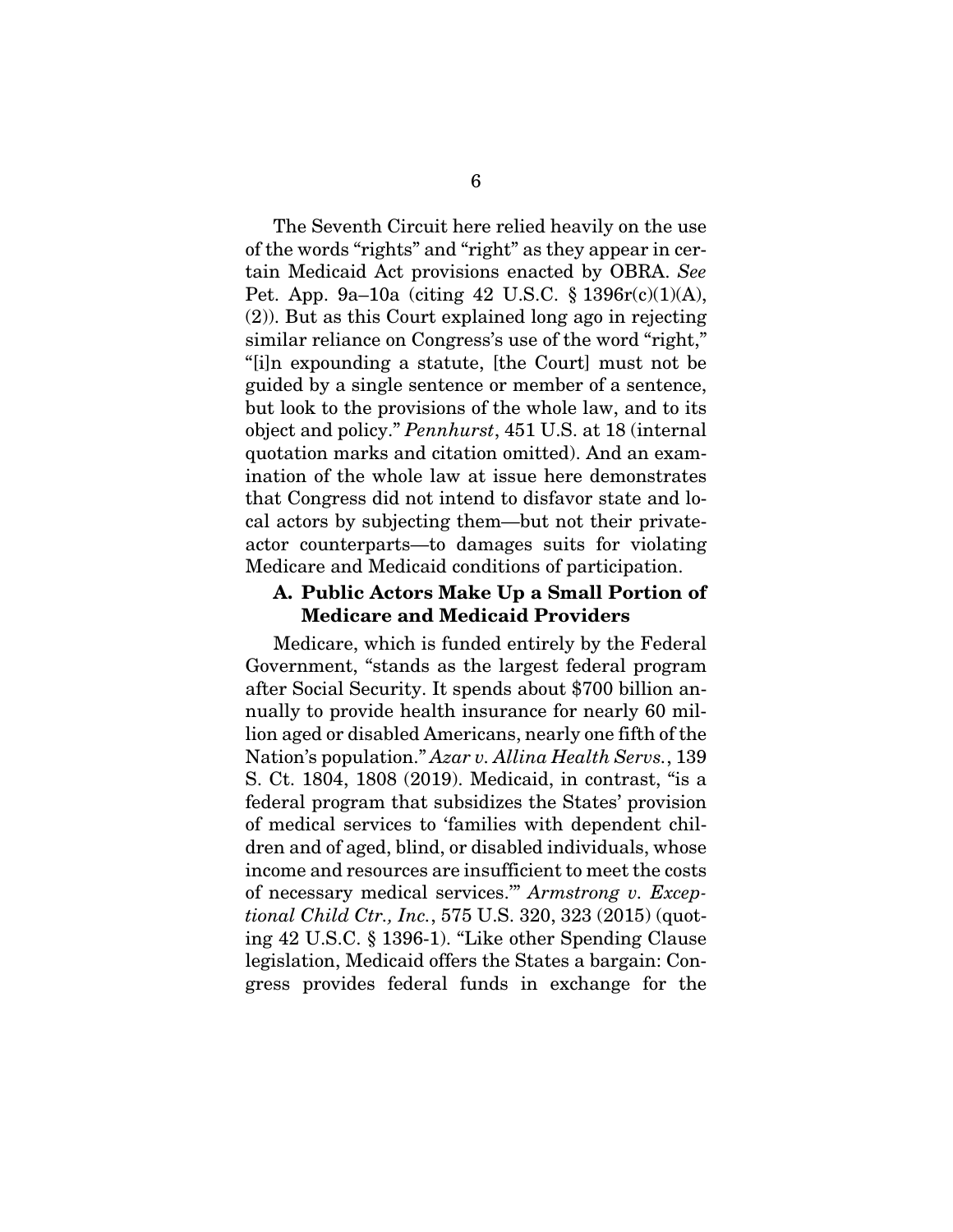States' agreement to spend them in accordance with congressionally imposed conditions." Id.

Importantly, participation in the Medicare and Medicaid programs as a provider of services is open to both private actors (who make up the vast majority of providers) and units of state and local government. For example, according to statistics published by the Centers for Medicare & Medicaid Services (CMS), there are 15,560 Medicare-participating SNFs in the United States, only 1,007 of which—or just 7.1 percent—are owned by a governmental entity. See Medicare Program; Prospective Payment System and Consolidated Billing for Skilled Nursing Facilities, 86 Fed. Reg. 42,424, 42,520 (Aug. 4, 2021).

Private ownership predominates in other provider settings as well. See, e.g., Medicare Program; Hospital Inpatient Prospective Payment Systems for Acute Care Hospitals and the Long-Term Care Hospital Prospective Payment System, 86 Fed. Reg. 44,774, 45,586 (Aug. 13, 2021) (reporting that of the 3,195 Medicareparticipating acute care hospitals in the United States, only 486—or just 15.2 percent—are owned by a governmental entity); id. at 45,604 (reporting that of the 360 Medicare-participating long-term care hospitals in the United States, only 10—or just 2.8 percent—are owned by a governmental entity); Medicare Program; FY 2022 Hospice Wage Index and Payment Rate Update, 86 Fed. Reg. 42,528, 42,602 (Aug. 4, 2021) (reporting that of the 4,995 Medicare-participating hospices in the United States, only 127—or just 2.5 percent—are owned by a governmental entity); Medicare Program; Inpatient Rehabilitation Facility Prospective Payment System for Federal Fiscal Year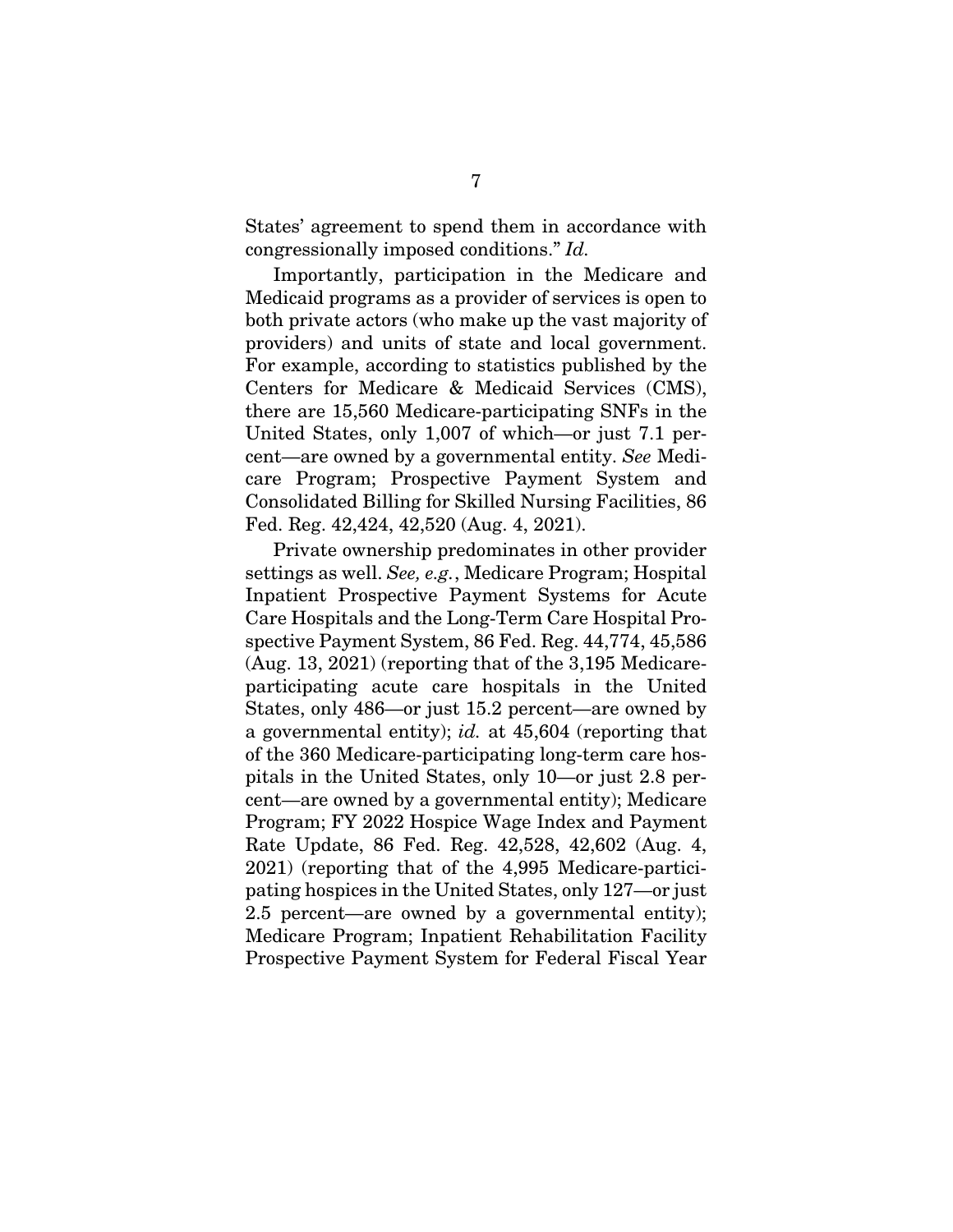2022, 86 Fed. Reg. 42,362, 42,417 (Aug. 4, 2021) (reporting that of the 1,114 Medicare-participating inpatient rehabilitation facilities in the United States, only 108—or just 9.7 percent—are owned by a governmental entity); Medicare Program; FY 2022 Inpatient Psychiatric Facilities Prospective Payment System, 86 Fed. Reg. 42,608, 42,674 (Aug. 4, 2021) (reporting that of the 1,534 Medicare-participating inpatient psychiatric facilities in the United States, only 319 or just 20.8 percent—are owned by a governmental entity).

Moreover, in the specific provider context at issue here, most facilities (including the facility in this case) participate in both Medicare and Medicaid. Such dualparticipating facilities fall within the definition of a SNF and a NF, and serve both Medicare and Medicaid beneficiaries. See, e.g., Ctrs. for Medicare & Medicaid Servs., Nursing Facilities, https://www.medicaid.gov/medicaid/long-term-services-supports/institutional-long-term-care/nursing-facilities/index.html (last visited Dec. 30, 2021) (explaining that "[i]n many cases it is not necessary to transfer to another nursing home when payment source changes to Medicaid NF" because "[m]any nursing homes are also certified as a Medicare [SNF]").

## **B. No Evidence Exists That Congress Intended to Single Out Public Actors for Disfavored Treatment by Enacting OBRA**

The statutory language that the Seventh Circuit found sufficiently rights-creating was added to the Medicaid Act by OBRA and is nearly identical to language OBRA added to the Medicare Act. The only difference between the two is that the Medicaid Act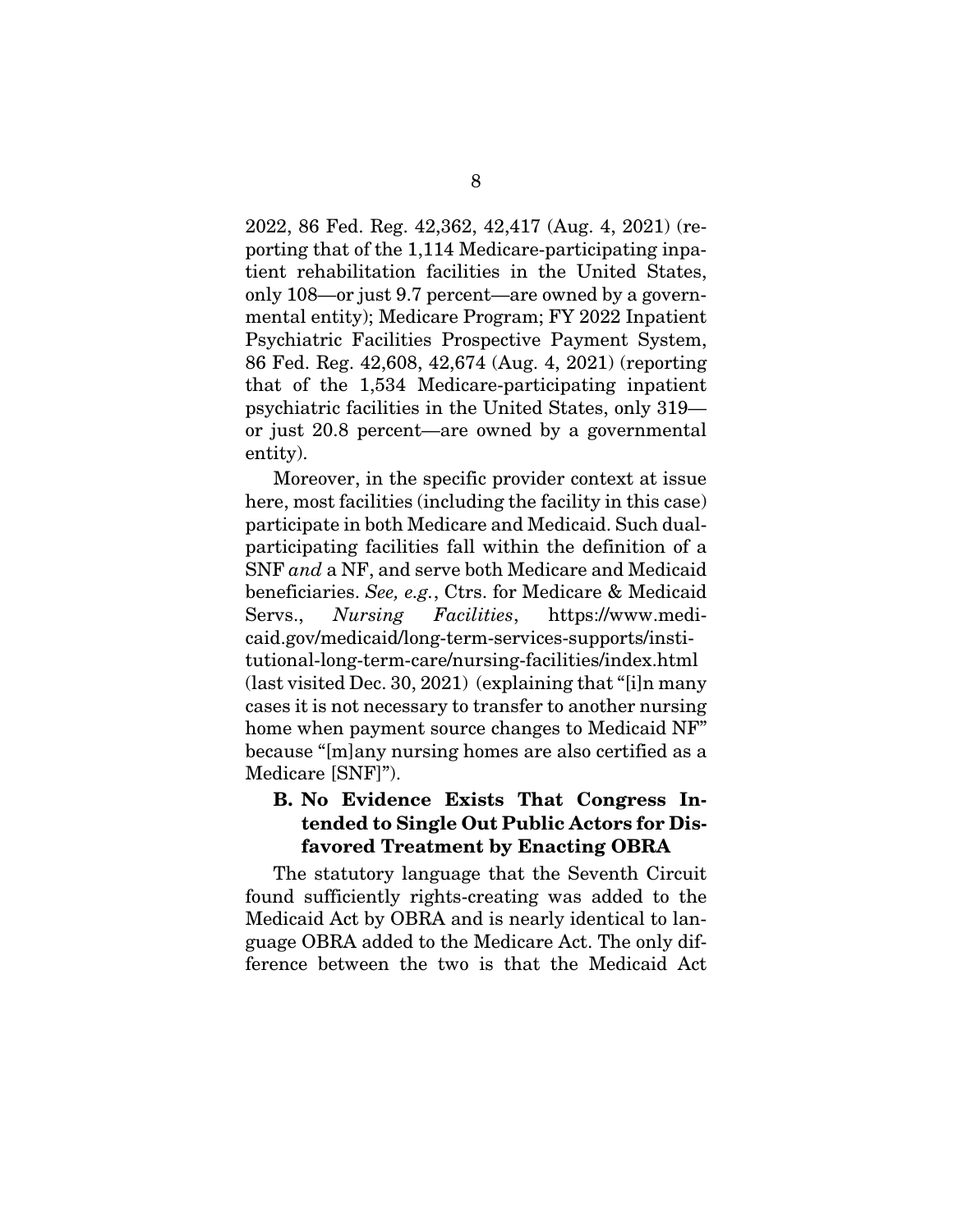language enacted by OBRA uses the term "nursing facility," while the Medicare Act language enacted by OBRA uses the term "skilled nursing facility." Compare OBRA § 4211(a)(3), 101 Stat. at 1330-188 to 1330-190 (codified at 42 U.S.C. § 1396r(c)(1)(A), (2)) (Medicaid), with OBRA  $\S$  4201(a)(3), 101 Stat. at 1330-165 to 1330-167 (codified at 42 U.S.C. § 1395i- $3(c)(1)(A)$ ,  $(2)$ ) (Medicare). Further reflective of the Medicare and Medicaid Acts' near-identical participation requirements in the provider context at issue here, CMS has implemented both Acts using a single set of regulations that apply equally to SNFs and NFs. See 42 C.F.R. pt. 483.

Although the Seventh Circuit noted the similarity of the Medicaid and Medicare Act language enacted by OBRA, the court of appeals gave that detail no particular attention and instead quickly focused its attention on the Medicaid Act language because respondent happens to be a Medicaid beneficiary. See Pet. App. 4a ("The two sections [referring to 42 U.S.C. §§ 1395i-3, 1396r] are identical, and so from this point we will cite only to section 1396r [the Medicaid provision]."). However, this Court's opinion in Pennhurst instructs that a court must "look to the provisions of the whole law," not just bits and pieces. 451 U.S. at 18. And a legal analysis of appropriate scope demonstrates that the Seventh Circuit erred in finding that OBRA's amendments to the Medicaid Act create federal "rights" that can be enforced via damages suits under § 1983.

Start with something on which everyone agrees: OBRA did not add an express private right of action to either the Medicare or Medicaid Acts. See, e.g., Grammer v. John J. Kane Reg'l Ctrs.-Glen Hazel, 570 F.3d 520, 525 n.2 (3d Cir. 2009) ("Residents of nursing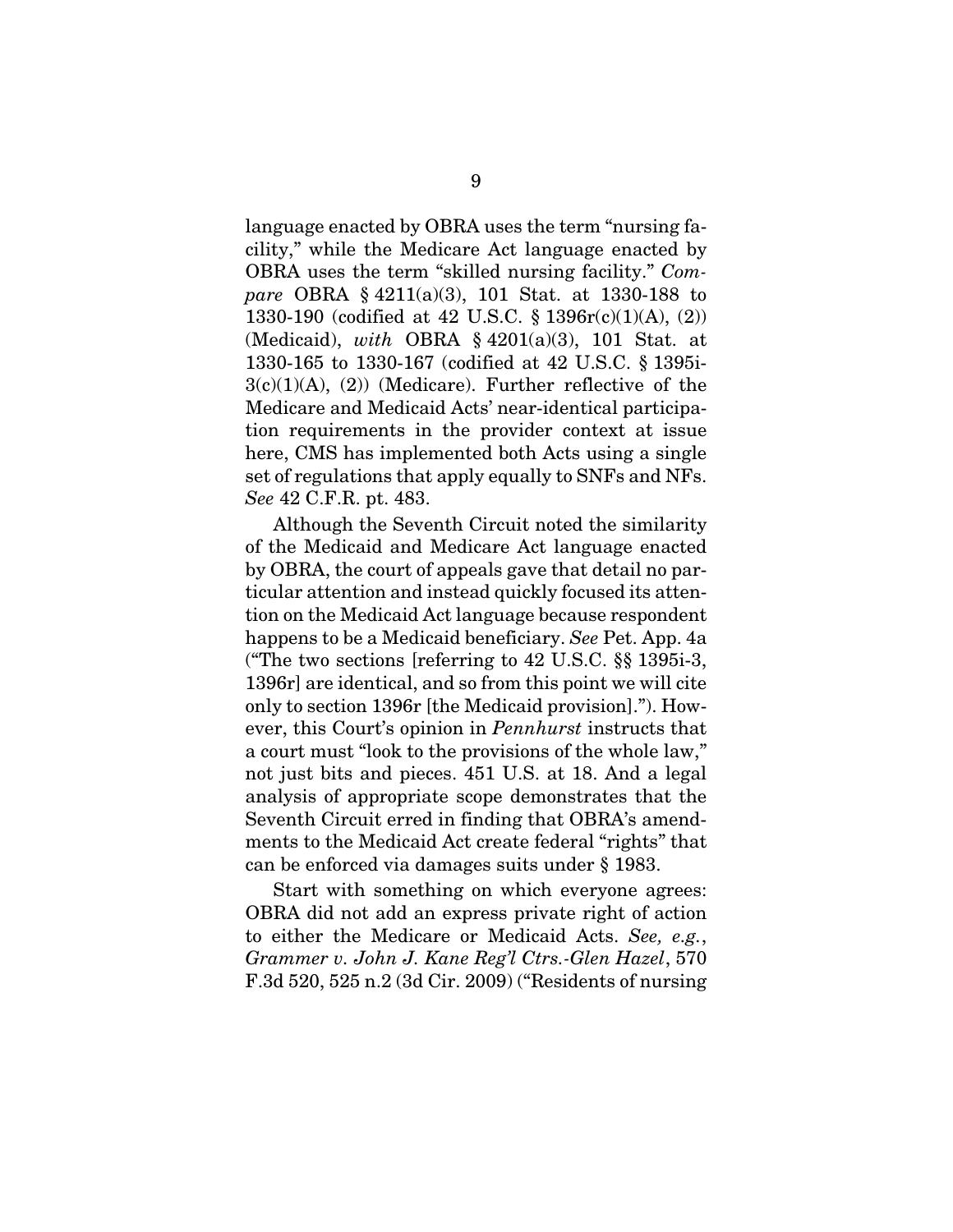homes cannot directly sue to enforce compliance with federal standards. The statutes at issue in this case do not expressly authorize private causes of action to enforce their provisions and the parties do not dispute this."), cert. denied, 559 U.S. 939 (2010) (No. 09-696).

Next, consider that courts have overwhelmingly (and correctly) held that OBRA's amendments to the Medicare and Medicaid Acts did not create an implied private right of action. See, e.g., Grammer, 570 F.3d at 533 n.6 (Stafford, J., dissenting) (collecting cases and explaining that "[i]n the implied right of action context, federal courts have consistently held that no implied private right of action exists under the Medicaid Act [or] OBRA").

Therefore, a ruling that OBRA creates "rights" that are privately enforceable against public actors under § 1983 produces the anomalous result that public actors are subject to damages suits by Medicaid and Medicare beneficiaries (and claims for attorney's fees) stemming from alleged violations of Medicaid and Medicare conditions of participation, on the one hand, while similarly situated private actors—who make up the vast majority of the provider community—cannot be sued by such beneficiaries for identical violations because OBRA's amendments to the Medicare and Medicaid Acts did not include an express or implied private right of action. That result simply makes no sense in our federalist system of government. Nor would it make sense from the lay perspective of the Medicare or Medicaid beneficiary, since whether such an individual has an enforceable "right" depends solely on who happens to own the facility in question.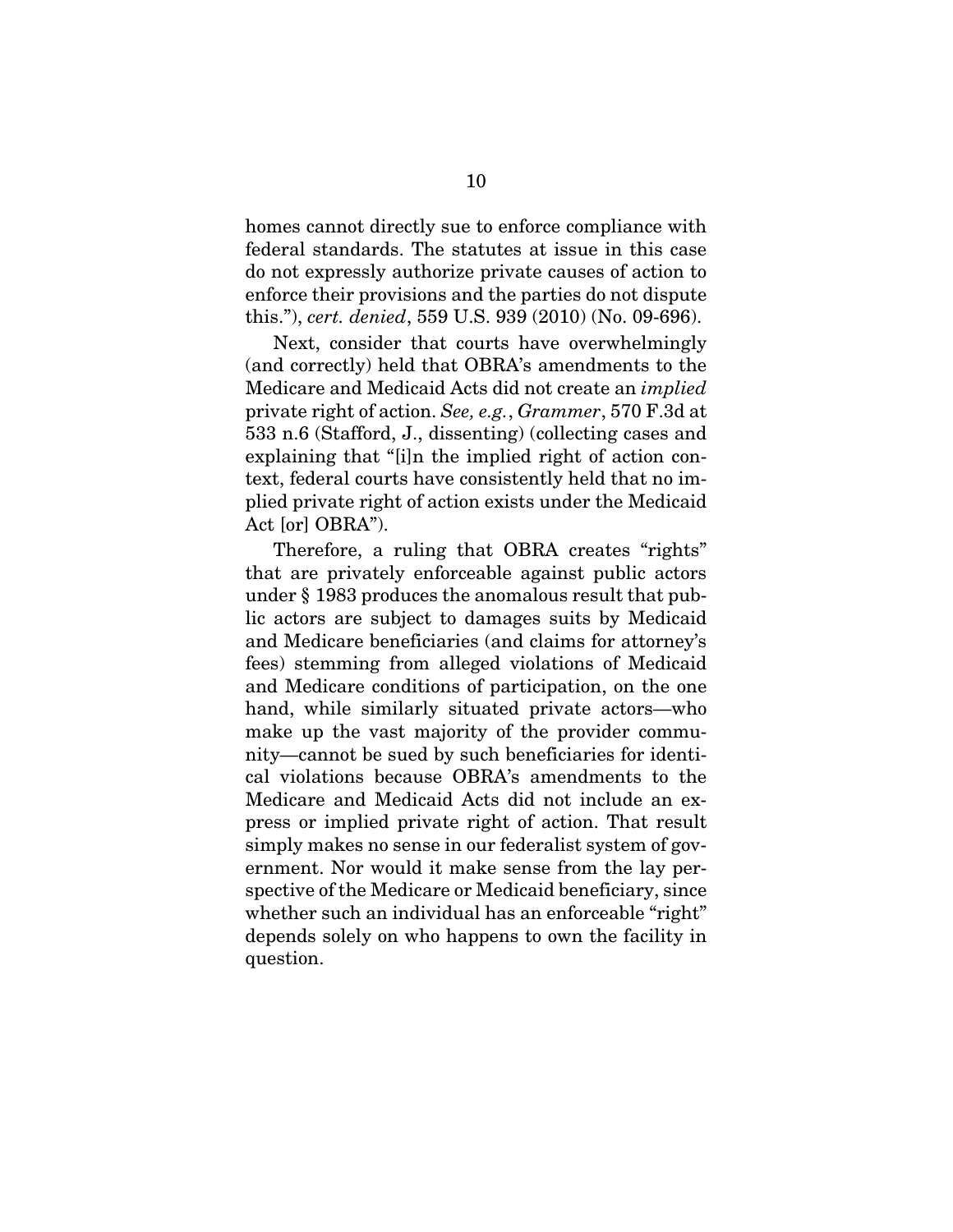At a minimum, the Court should expect Congress to use clear and unambiguous statutory language condoning such an illogical legal regime if that is what Congress truly intends. As this Court explained in Pennhurst:

Unlike legislation enacted under § 5 [of the Fourteenth Amendment], . . . legislation enacted pursuant to the spending power is much in the nature of a contract: in return for federal funds, the States agree to comply with federally imposed conditions. The legitimacy of Congress' power to legislate under the spending power thus rests on whether the State voluntarily and knowingly accepts the terms of the 'contract.' . . . . There can, of course, be no knowing acceptance if a State is unaware of the conditions or is unable to ascertain what is expected of it. Accordingly, if Congress intends to impose a condition on the grant of federal moneys, it must do so unambiguously. . . . By insisting that Congress speak with a clear voice, we enable the States to exercise their choice knowingly, cognizant of the consequences of their participation.

451 U.S. at 17. OBRA contains no such language.

### **II. FURTHER PERCOLATION IS UNWARRANTED AND UNWISE**

The Seventh Circuit readily acknowledged that it was rejecting several contrary rulings issued by district judges within the circuit. See Pet. App. 3a ("This is a difficult area of law, no doubt, and we appreciate the careful attention that both this district court and several others within our circuit have given to this issue."). The Seventh Circuit nonetheless decided to side with published opinions issued by the Third and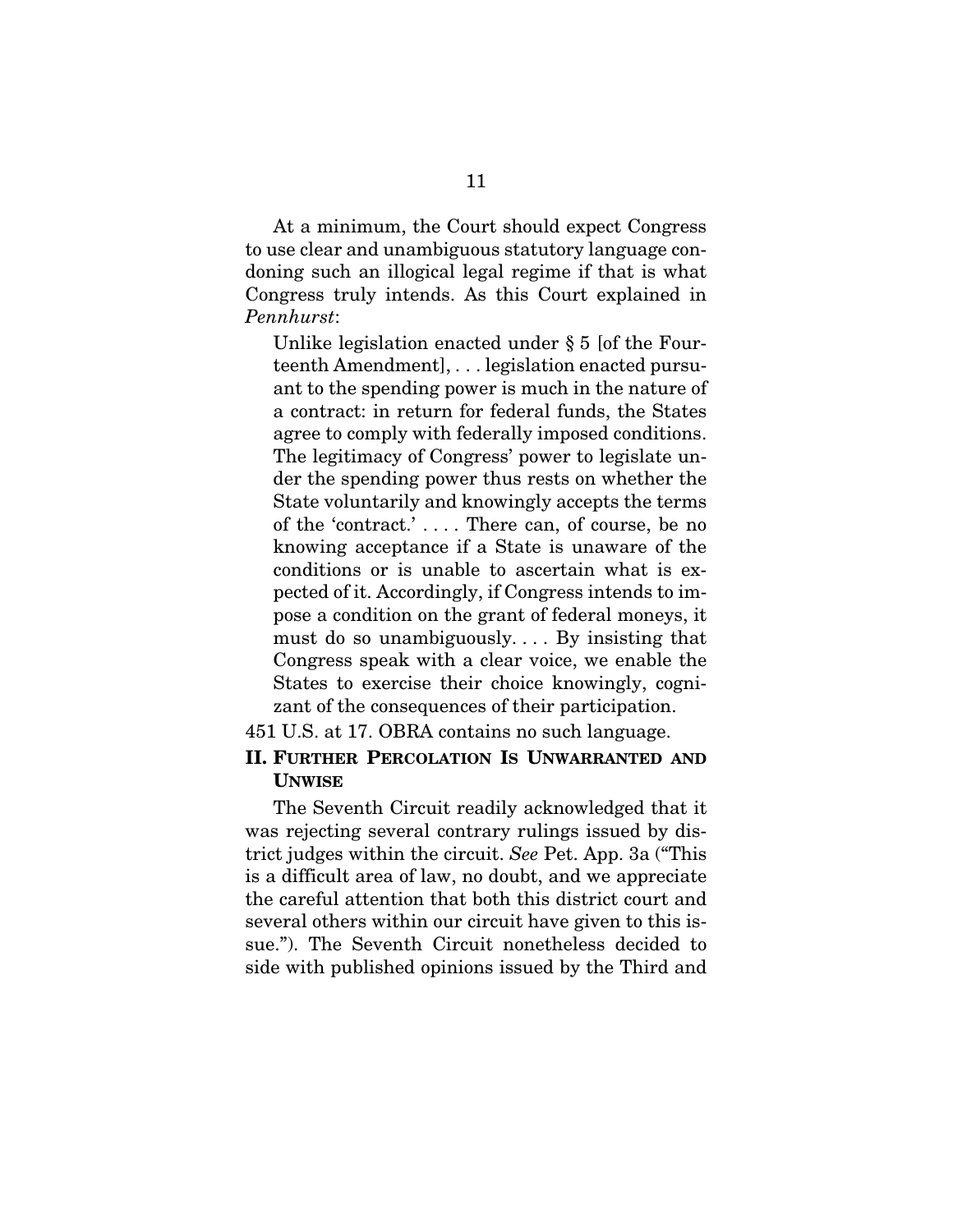Ninth Circuits. See id. (citing Grammer, 570 F.3d 520, and Anderson v. Ghaly, 930 F.3d 1066 (9th Cir. 2019)).

That there exists superficial uniformity at the circuit level is hardly surprising under the circumstances. See, e.g., Gee v. Planned Parenthood of Gulf Coast, Inc., 139 S. Ct. 408, 410 (2018) (Thomas, J., joined by Alito and Gorsuch, JJ., dissenting from denial of certiorari) (surveying the Court's § 1983 jurisprudence and concluding: "We created this confusion. We should clear it up."). And as the petition explains (at 17), there exists substantial doctrinal confusion in the circuits. See, e.g., N.Y. State Citizens' Coal. for Children v. Poole, 922 F.3d 69, 94 (2d Cir. 2019) (Livingston, J., dissenting) (concluding that this Court's "more recent jurisprudence calls into question the vitality of" the three-factor test established in Blessing v. Freestone, 520 U.S. 329 (1997)).

Continued uncertainty in this area of federal law comes at a particularly inopportune time. Residents of SNFs/NFs have been disproportionately impacted by the ongoing COVID-19 pandemic. See, e.g., Medicare and Medicaid Programs; COVID-19 Vaccine Requirements for Long-Term Care Facilities, 86 Fed. Reg. 26,306, 26,306 (May 13, 2021) ("Individuals residing in congregate settings, regardless of health or medical conditions, are at greater risk of acquiring infections, and many residents [of SNFs/NFs] face higher risk of severe illness due to age, disability, or underlying health conditions."). That, in turn, has resulted in increased personal-injury litigation by or on behalf of such residents, including litigation raising difficult questions under the Public Readiness and Emergency Preparedness Act (PREP Act). See, e.g., Estate of Maglioli v. Alliance HC Holdings LLC, 16 F.4th 393,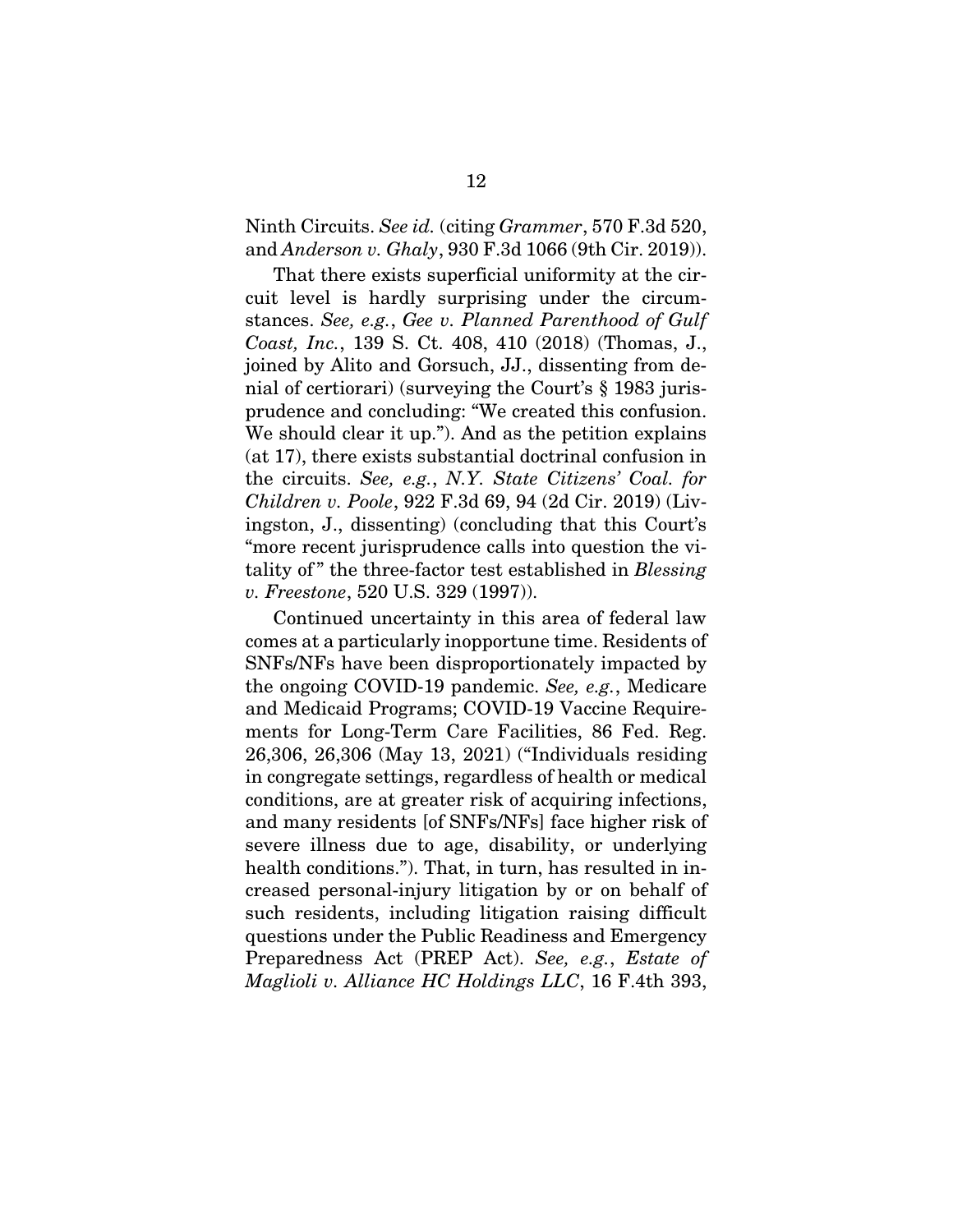403–11 (3d Cir. 2021) (declining to defer to PREP Act guidance issued by the Department of Health and Human Services, and finding PREP Act did not preempt legal claims against SNF/NFs). As state and local governments attempt to recover from the significant toll imposed by the pandemic, a wave of § 1983 litigation—in which plaintiffs and their counsel are incentivized to use § 1983 because of the fee-shifting regime established by § 1988(b)—is the last thing state and local governments need (not to mention the federal courts that will be called upon to adjudicate the majority of such suits). See, e.g., Beaty v. Delaware County, No. 2:21-cv-01617, 2021 U.S. Dist. LEXIS 169553, at \*6 (E.D. Pa. Aug. 5, 2021) (denying motion to dismiss § 1983 action brought against countyowned SNF/NF arising out of the facility's response to the pandemic, after the district court confirmed it was bound by the Third Circuit's decision in Grammer and could not reach a contrary conclusion even if the district court believed Grammer was wrongly decided).

Nor does continued legal uncertainty inure to the benefit of plaintiffs. In those circuits that have not yet addressed the questions presented, public actors that own or operate SNFs/NFs and find themselves named as defendants in § 1983 litigation have ample reason—including statements made in this Court's more recent decisions and statements made by individual Members of this Court—upon which to litigate such cases through discovery, trial, and appeal rather than settle. Accordingly, the time has come for the Court to resolve the important federal questions presented by the petition. This case in which all parties are already represented by capable counsel provides an excellent vehicle in which to do so.